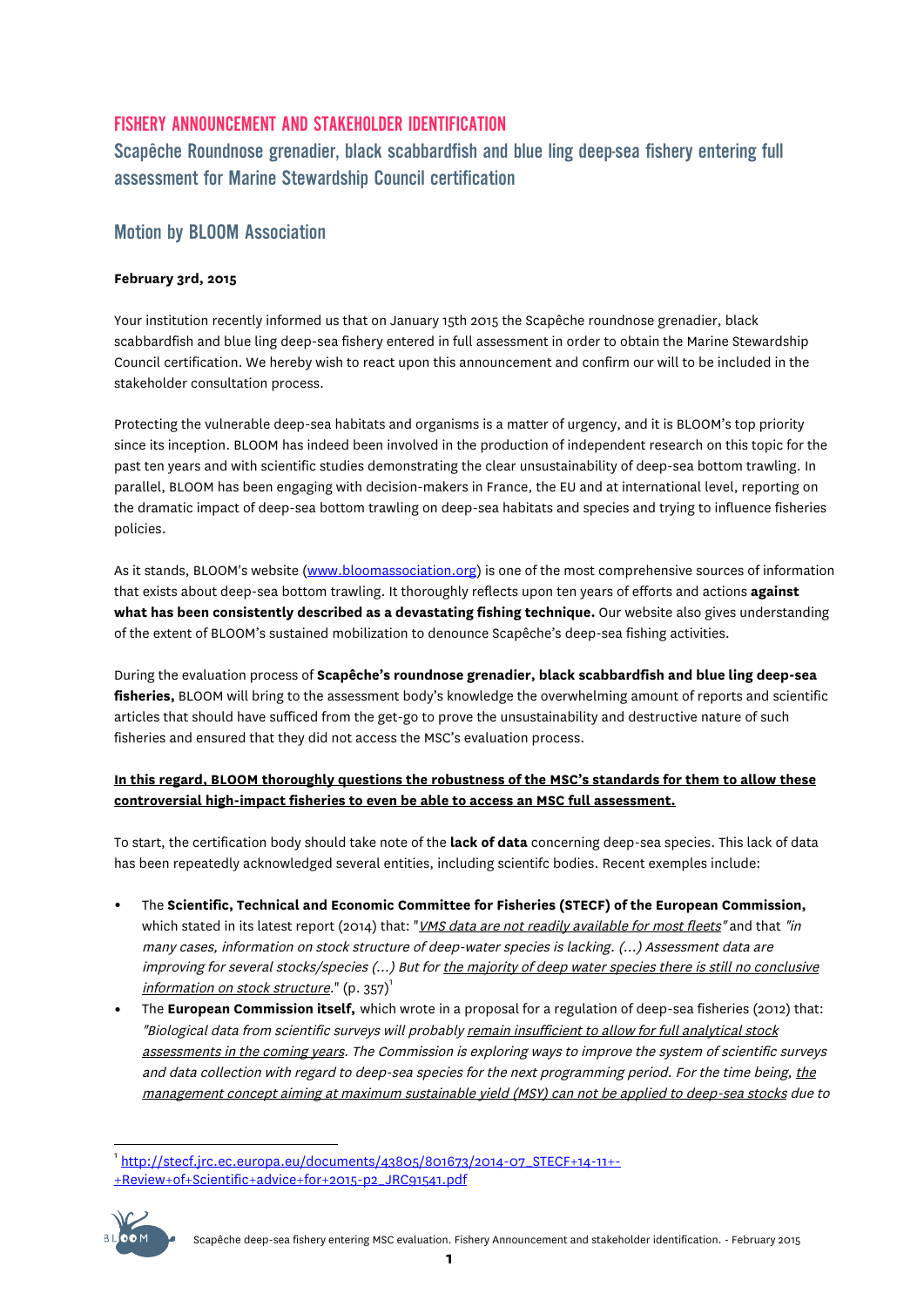shortage of information"<sup>2</sup>

- The European Commission repeats this view in a proposal for a council regulation (2012): "*available information* on the deep-sea stocks covered by this proposal does not allow scientists to fully assess the stock status, neither in terms of population size nor fishing mortality. There are several reasons for this: these species are often very long-lived and slow-growing, making it extremely difficult to structure the stock into age classes and to assess the effect of fishing on the stock through changes in the length or age structure of catches. The frequency of recruitment of young fish to the stocks is not known. The stocks are widely distributed in depths that are difficult to examine for practical reasons. Data from scientific surveys are often not available due to the reduced commercial importance of these stocks, or do not cover the whole distribution area. Fishing activities are only partly focusing on these species and some have a relatively short history  $3$
- The **International Council for the Exploration of the Sea (ICES)**, which lists blue scabbardfish, blue ling and roundnose grenadier among those for whom special methods of stock assessment need to be developed because they are "data limited" (WKLIFE II, 2012) $^4$ .

It is noteworthy to recall that **in spite of the lack of data, the EU Council of Fisheries Ministers recently adopted quotas higher than scientific recommendations for French fleets involved in deep-sea fishing**<sup>5</sup> , **a decision clearly linked with important lobbying from the fishing industry**, which has been thoroughly denounced by  $B$ LOOM $^{6,7}$ .

As a reminder, the penultimate quota negotiation lead in November 2012 to a spectacular increase (+70%) of quota levels for some of the deep-sea stocks. This increase was contradictory to scientific commonsense but understandable in light of the maneuvering by French State scientists, who successfully managed to obtain the classification of deep-sea species in an optimistic category of "well-known" stocks during the data-poor approach ICES workshop WKLIFE. See BLOOM's note on this $^8$  and on the presence of an industry scientist from Scapêche $^9$ within STECF, the advisory body to the European Commission.

Another issue concerns the **presence of endangered species in the bycatch** associated with deep-sea fisheries. In 2014, a report by IFREMER<sup>10</sup>, analyzed by BLOOM<sup>11</sup>, revealed that <u>among the 13 shark species for which catch data</u> are available, 11 have an "endangered" IUCN status, meaning that 85% of deepwater sharks caught by Scapêche are endangered species. This information is particularly worrying given that the stock status of deep-sea sharks is particularly difficult to evaluate, ICES reported in 2012<sup>12</sup>.

Moreover, in collaboration with scientists, BLOOM has compiled an extensive literature review on **the impact of**  deep-sea bottom trawls on the seabed<sup>13</sup>. BLOOM has thus found that <u>over 70 peer-reviewed publications had</u> documented the impact of deep-sea bottom trawls on habitats, organisms and community structures; and a further 32 publications had established the unsustainability of deep-sea bottom trawl fisheries.

<sup>13</sup> http://bloomassociation.org/download/Bibliographie\_sur\_les\_impacts\_des\_chaluts\_profonds.pdf



<sup>&</sup>lt;sup>2</sup> http://eur-lex.europa.eu/legal-content/EN/TXT/PDF/?uri=CELEX:52012PC0371&from=EN<br><sup>3</sup> http://ec.europa.eu/fisheries/cfp/fishing\_rules/tacs/info/com\_2012\_579\_en.pdf

<sup>&</sup>lt;sup>4</sup> http://www.ices.dk/sites/pub/Publication Reports/Expert Group Report/acom/2012/WKLIFE/wklife2\_2012.pdf<br><sup>5</sup> http://www.consilium.europa.eu/uedocs/cms\_data/docs/pressdata/en/agricult/145711.pdf

<sup>&</sup>lt;sup>6</sup> http://www.bloomassociation.org/en/blooms-position-on-deep-sea-quotas-for-20152016/<br><sup>7</sup> http://www.bloomassociation.org/en/european-fisheries-ministers-must-not-repeat-past-mistakes-for-deep-sea-

fi<mark>sh-quotas/</mark><br><sup>8</sup> http://www.bloomassociation.org/en/why-did-quotas-for-certain-deep-sea-species-dramatically-increase-in-<br>november-2012/

<sup>&</sup>lt;sup>9</sup> http://www.bloomassociation.org/en/wp-content/uploads/2012/11/2012\_Release-BLOOM-28-nov\_Eng.pdf<br><sup>10</sup> http://archimer.ifremer.fr/doc/00198/30936/29313.pdf<br><sup>11</sup> http://www.bloomassociation.org/en/wp-content/uploads/2014/

http://www.ices.dk/sites/pub/Publication Reports/ICES Advice/2012/ICES ADVICE 2012 BOOK 1.pdf search=deepwater shark neafc 2012